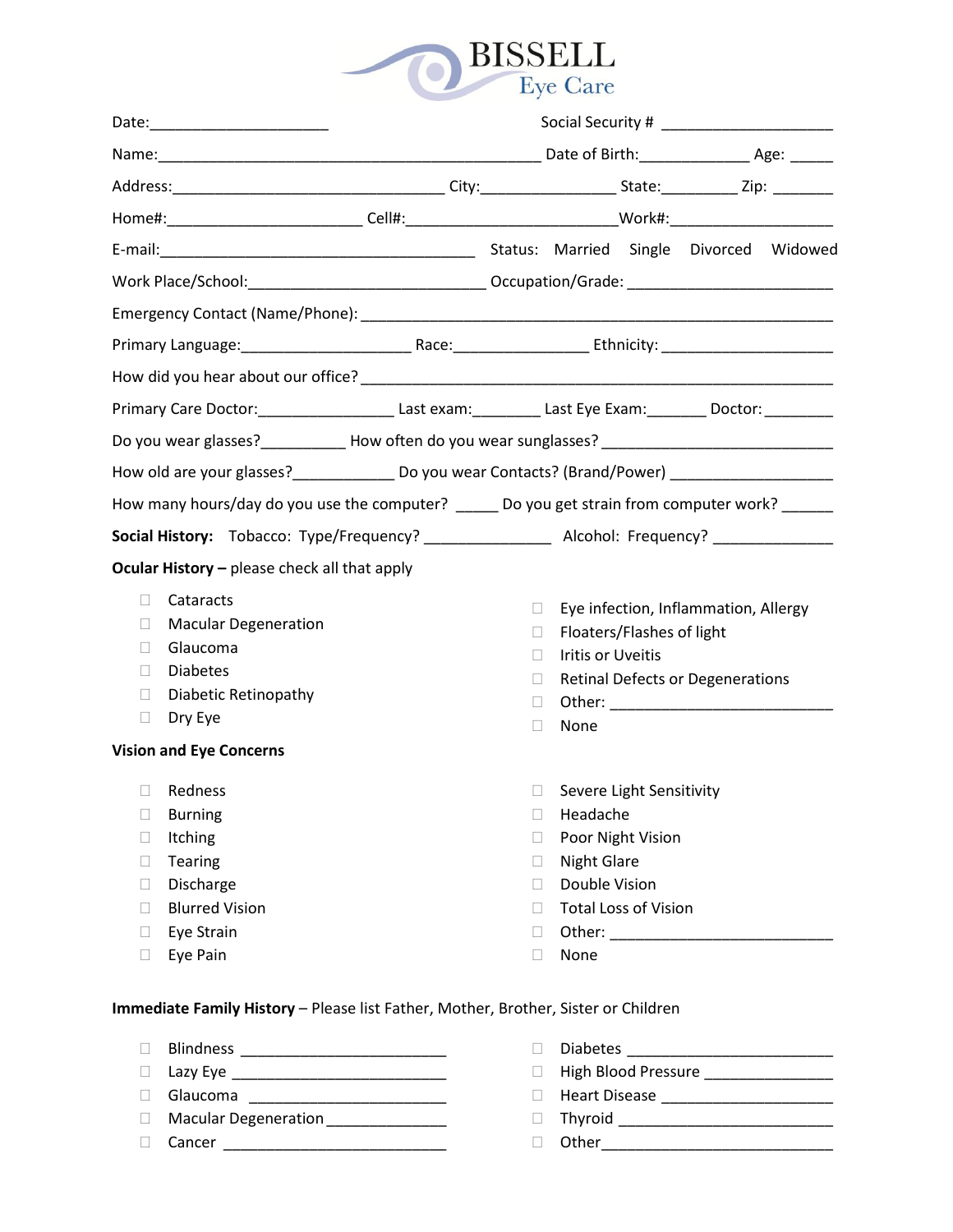

### **Medical History**

**Please list all prescription and over the counter medications that you currently are taking:** 

|                     | <b>Allergies to medications?</b>          |                                                                                                                                                                                                                                      |  |  |
|---------------------|-------------------------------------------|--------------------------------------------------------------------------------------------------------------------------------------------------------------------------------------------------------------------------------------|--|--|
|                     | Please list any major injuries/surgeries: |                                                                                                                                                                                                                                      |  |  |
| <b>Constitution</b> |                                           | Gastrointestinal                                                                                                                                                                                                                     |  |  |
|                     | $\Box$ Weight gain/loss                   | $\Box$ Crohn's disease                                                                                                                                                                                                               |  |  |
|                     | □ Fatigue                                 | $\Box$ Celiac disease                                                                                                                                                                                                                |  |  |
|                     | □ Cancer                                  | □ Other:_______________                                                                                                                                                                                                              |  |  |
| $\Box$              | Other:_______________                     |                                                                                                                                                                                                                                      |  |  |
|                     | Ears, Nose, Throat, Mouth                 | Genitourinary                                                                                                                                                                                                                        |  |  |
|                     |                                           | $\Box$ Kidney disease                                                                                                                                                                                                                |  |  |
| $\Box$              | <b>Seasonal Allergies</b>                 | □ Pregnant/Nursing                                                                                                                                                                                                                   |  |  |
| <b>College</b>      | Dry Mouth                                 | Other: and the state of the state of the state of the state of the state of the state of the state of the state of the state of the state of the state of the state of the state of the state of the state of the state of the<br>u. |  |  |
|                     | <b>E</b> Hearing Loss                     |                                                                                                                                                                                                                                      |  |  |
| $\Box$              |                                           | Muscular/Skeletal                                                                                                                                                                                                                    |  |  |
| <b>Neurologic</b>   |                                           | $\Box$ Fibromyalgia                                                                                                                                                                                                                  |  |  |
|                     |                                           | □ Osteoarthritis                                                                                                                                                                                                                     |  |  |
| $\Box$              | Migraine                                  | □ Other:_______________                                                                                                                                                                                                              |  |  |
| $\Box$              | Stroke                                    |                                                                                                                                                                                                                                      |  |  |
|                     | $\Box$ Autism spectrum                    | <b>Skin</b>                                                                                                                                                                                                                          |  |  |
| <b>The State</b>    | Seizures                                  | Rosacea<br>$\Box$                                                                                                                                                                                                                    |  |  |
| $\Box$              | Other:________________                    | $\Box$                                                                                                                                                                                                                               |  |  |
| Psychiatric         |                                           |                                                                                                                                                                                                                                      |  |  |
|                     |                                           | <b>Endocrine</b>                                                                                                                                                                                                                     |  |  |
| $\Box$              | Depression                                | <b>Diabetes</b><br>$\Box$                                                                                                                                                                                                            |  |  |
| L.                  | Anxiety                                   | Thyroid<br>$\Box$                                                                                                                                                                                                                    |  |  |
| $\Box$              | Other:_______________                     | Other:_______________<br>$\Box$                                                                                                                                                                                                      |  |  |
|                     | Cardiovascular                            | Hematologic/Lymphatic                                                                                                                                                                                                                |  |  |
| $\Box$              | High blood pressure                       |                                                                                                                                                                                                                                      |  |  |
| H.                  | <b>Heart Disease</b>                      | □ High cholesterol                                                                                                                                                                                                                   |  |  |
| $\Box$              | Other:_______________                     | $\Box$ Anemia                                                                                                                                                                                                                        |  |  |
|                     |                                           | D Other: ______________                                                                                                                                                                                                              |  |  |
| <b>Respiratory</b>  |                                           | Allergy/Immunologic                                                                                                                                                                                                                  |  |  |
| П.                  | Asthma                                    |                                                                                                                                                                                                                                      |  |  |
| П.                  | <b>COPD</b>                               | $\Box$ Lupus                                                                                                                                                                                                                         |  |  |
| $\Box$              | Sleep apnea                               | $\Box$ Rheumatoid arthritis                                                                                                                                                                                                          |  |  |

 Sjogrens syndrome Other:\_\_\_\_\_\_\_\_\_\_\_\_\_

- 
- Other:\_\_\_\_\_\_\_\_\_\_\_\_\_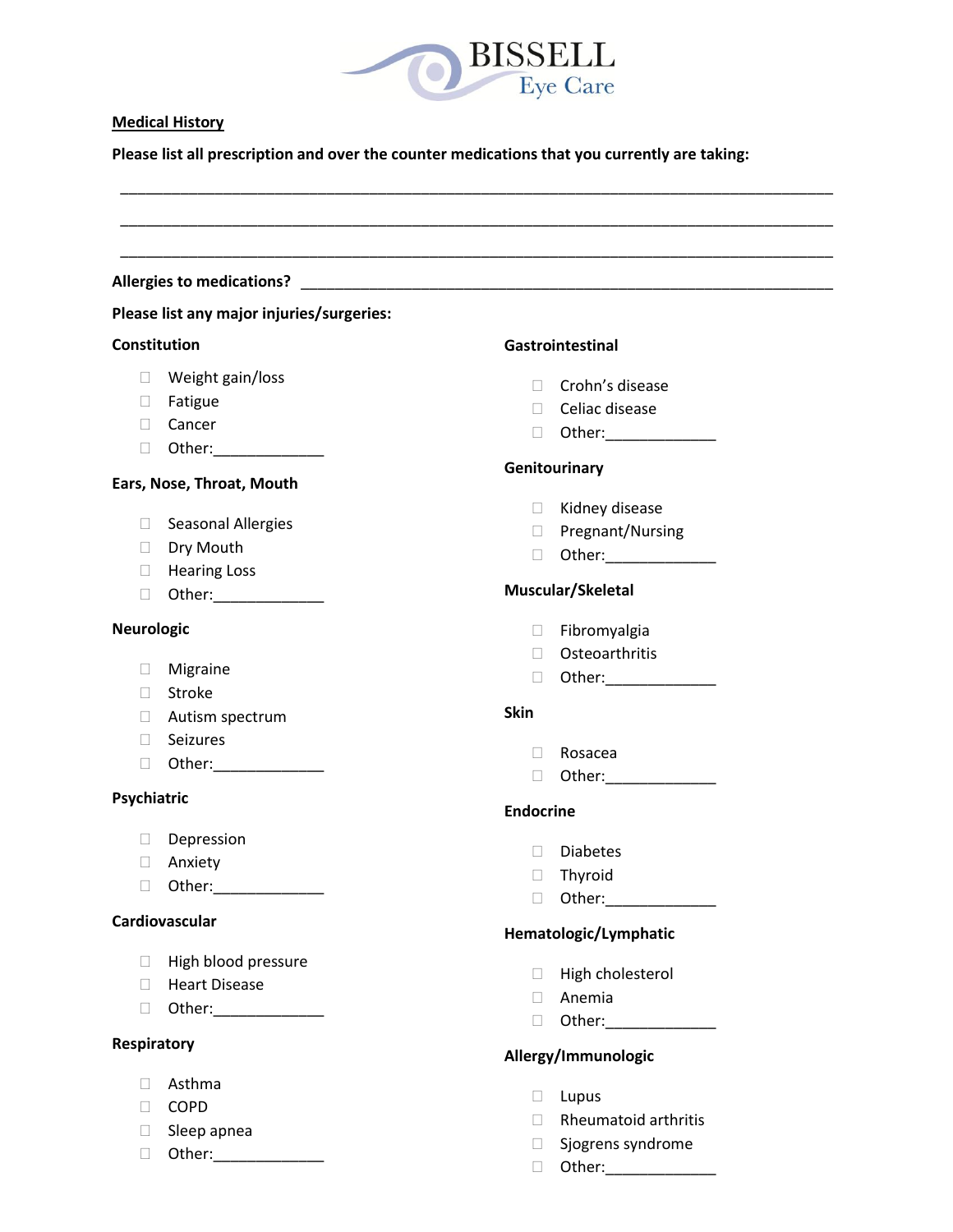

# **To be seen in a timely manner, please find out which vision insurance company you carry. Come to the office early to insure we have all necessary information, along with your insurance cards.**

| (VSP, VBA, Davis, EyeMed, etc.) (Some vision plans have no card) |  |  |  |  |  |  |
|------------------------------------------------------------------|--|--|--|--|--|--|
|                                                                  |  |  |  |  |  |  |
|                                                                  |  |  |  |  |  |  |
|                                                                  |  |  |  |  |  |  |
| (With some insurance, we need the SS# to get the authorization)  |  |  |  |  |  |  |
|                                                                  |  |  |  |  |  |  |
|                                                                  |  |  |  |  |  |  |
|                                                                  |  |  |  |  |  |  |
| (Highmark, UPMC, CIGNA, United HealthCare, Medicare, etc.)       |  |  |  |  |  |  |
|                                                                  |  |  |  |  |  |  |
|                                                                  |  |  |  |  |  |  |
|                                                                  |  |  |  |  |  |  |
|                                                                  |  |  |  |  |  |  |

## **Authorization and Release**

I authorize the release of any information including the diagnosis and the records of any treatment or examination rendered to me or my dependents to any third payer and/or other health care practitioner involved in my care.

I authorize and request my insurance company to pay Bissell Eye Care, LLC directly for services rendered.

I understand my insurance plan may pay less than the actual bill for services; therefore, I agree to be responsible for any payment beyond what my insurance company determines to be the maximum benefit provided.

\_\_\_\_\_\_\_\_\_\_\_\_\_\_\_\_\_\_\_\_\_\_\_\_\_\_\_\_\_\_\_\_\_\_\_\_\_\_\_\_\_\_\_\_\_\_\_\_\_\_\_\_\_\_\_\_\_\_\_\_\_ \_\_\_\_\_\_\_\_\_\_\_\_\_\_\_\_\_\_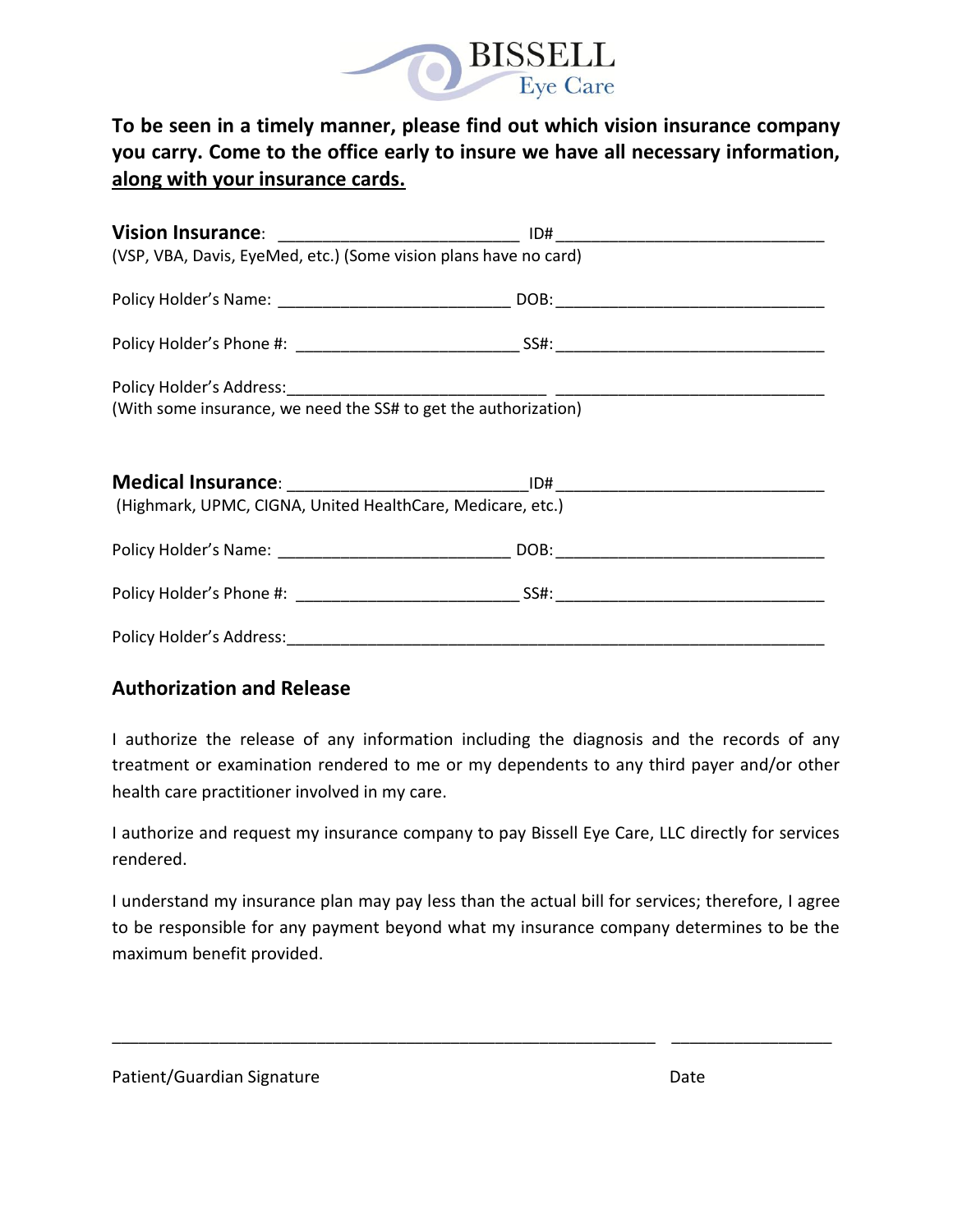

#### **OCULAR HEALTH SCREENING TOOL**

A new, highly sophisticated computerized instrument now allows us to take high quality digital images of the retina and other structures inside your eye. This procedure assists the doctor in early detection of many disorders, including glaucoma, diabetic retinopathy, macular degeneration, retinal detachments and many other vision threatening conditions. The images are stored in our computer and can be compared with images in the future, allowing us to observe even the smallest amount of change. The images can also be printed and shared with your family physician or specialist if necessary.

We strongly recommend that *all* patients have this procedure performed and it is especially important for people who have:

- 1. Headaches
- 2. See spots or flashes
- 3. Family history of diabetes
- 4. Family history of glaucoma
- 5. High blood pressure
- 6. High cholesterol
- 7. Reached the age of 40
- 8. Sudden vision change
- 9. Your vision is not correctable to 20/20
- 10. Never had the procedure previously
- 11. Have had retinal disorders such as a detachment, tear or floaters
- 12. Would like a "baseline" image for future comparison

Screening retinal photography is a **NECESSARY** part of your eye exam if you fall into **ANY** of the above categories. There is an additional charge of \$30.00 for this screening procedure and it is **NOT COVERED** by insurance if the screening does not detect any unusual condition. If pathology or a risky condition is documented with these photos, or more are needed, this "photographic study" can be billed to your health insurance as part of your treatment plan, **deductibles may apply**.

\_\_\_\_\_\_\_\_\_\_\_\_\_\_\_\_\_\_\_\_\_\_\_\_\_\_\_\_\_\_\_\_\_\_\_\_\_\_\_\_\_\_\_\_\_\_\_\_\_\_\_\_\_\_\_\_\_\_\_\_\_ \_\_\_\_\_\_\_\_\_\_\_\_\_\_\_\_\_\_

Please check the appropriate line below and sign at the bottom.

**I DO** want the procedure performed

**I DO NOT** want the procedure performed